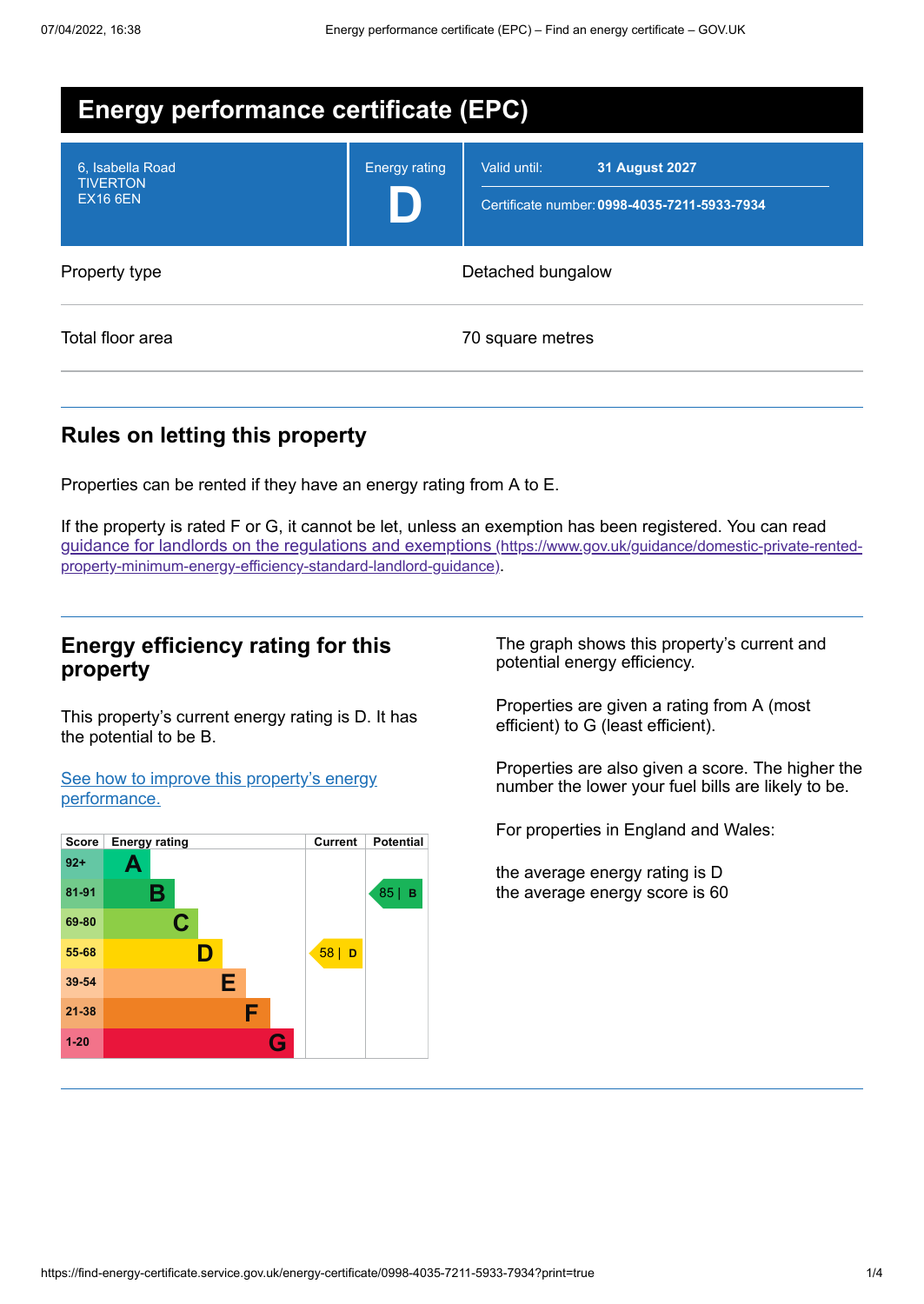# **Breakdown of property's energy performance**

This section shows the energy performance for features of this property. The assessment does not consider the condition of a feature and how well it is working.

Each feature is assessed as one of the following:

- very good (most efficient)
- good
- average
- poor
- very poor (least efficient)

When the description says "assumed", it means that the feature could not be inspected and an assumption has been made based on the property's age and type.

| <b>Feature</b>       | <b>Description</b>                                   | Rating    |
|----------------------|------------------------------------------------------|-----------|
| Wall                 | Cavity wall, filled cavity                           | Good      |
| Wall                 | Timber frame, as built, partial insulation (assumed) | Average   |
| Roof                 | Pitched, 25 mm loft insulation                       | Poor      |
| Roof                 | Flat, no insulation (assumed)                        | Very poor |
| Window               | Fully double glazed                                  | Good      |
| Main heating         | Boiler and radiators, mains gas                      | Good      |
| Main heating control | Programmer, room thermostat and TRVs                 | Good      |
| Hot water            | From main system                                     | Good      |
| Lighting             | Low energy lighting in 58% of fixed outlets          | Good      |
| Floor                | Solid, no insulation (assumed)                       | N/A       |
| Secondary heating    | None                                                 | N/A       |

#### **Primary energy use**

The primary energy use for this property per year is 321 kilowatt hours per square metre (kWh/m2).

| <b>Environmental impact of this</b><br>property                                                        |                 | This property produces                                                                                                                                        | 4.0 tonnes of CO2 |
|--------------------------------------------------------------------------------------------------------|-----------------|---------------------------------------------------------------------------------------------------------------------------------------------------------------|-------------------|
| This property's current environmental impact<br>rating is E. It has the potential to be B.             |                 | This property's potential<br>production                                                                                                                       | 1.2 tonnes of CO2 |
| Properties are rated in a scale from A to G<br>based on how much carbon dioxide (CO2) they<br>produce. |                 | By making the recommended changes, you<br>could reduce this property's CO2 emissions by<br>2.8 tonnes per year. This will help to protect the<br>environment. |                   |
| Properties with an A rating produce less CO2                                                           |                 |                                                                                                                                                               |                   |
| than G rated properties.                                                                               |                 | Environmental impact ratings are based on<br>assumptions about average occupancy and                                                                          |                   |
| An average household<br>produces                                                                       | 6 tonnes of CO2 | energy use. They may not reflect how energy is<br>consumed by the people living at the property.                                                              |                   |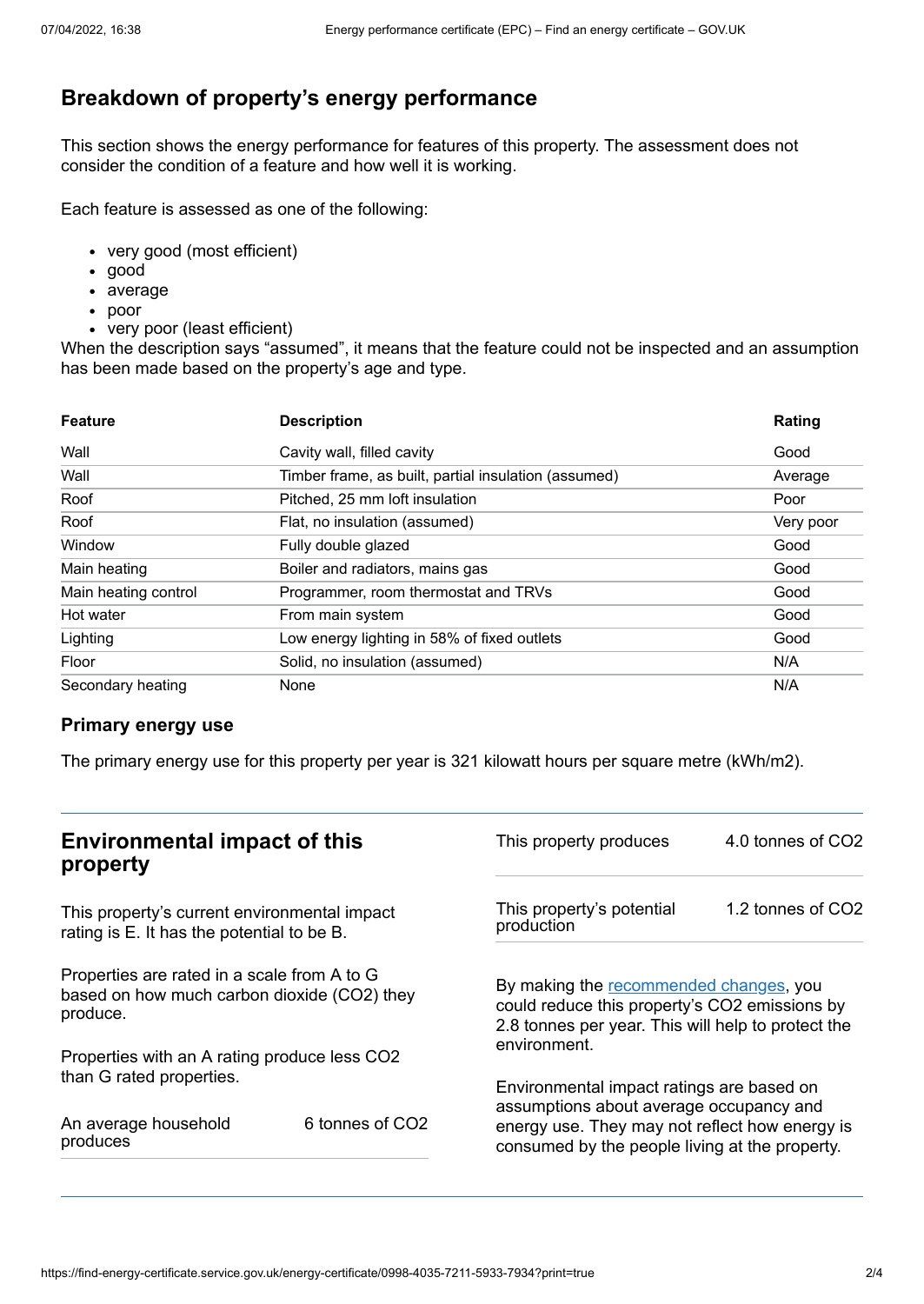## <span id="page-2-0"></span>**How to improve this property's energy performance**

Making any of the recommended changes will improve this property's energy efficiency.

If you make all of the recommended changes, this will improve the property's energy rating and score from D (58) to B (85).

| <b>Recommendation</b>                 | <b>Typical installation cost</b> | <b>Typical yearly saving</b> |
|---------------------------------------|----------------------------------|------------------------------|
| 1. Increase loft insulation to 270 mm | £100 - £350                      | £111                         |
| 2. Floor insulation (solid floor)     | £4,000 - £6,000                  | £79                          |
| 3. Low energy lighting                | £40                              | £17                          |
| 4. Condensing boiler                  | £2,200 - £3,000                  | £89                          |
| 5. Flue gas heat recovery             | £400 - £900                      | £22                          |
| 6. Solar water heating                | £4,000 - £6,000                  | £24                          |
| 7. Solar photovoltaic panels          | £5,000 - £8,000                  | £293                         |

### **Paying for energy improvements**

Find energy grants and ways to save energy in your home. [\(https://www.gov.uk/improve-energy-efficiency\)](https://www.gov.uk/improve-energy-efficiency)

| <b>Estimated energy use and</b> |  |
|---------------------------------|--|
| potential savings               |  |

| Estimated yearly energy<br>cost for this property | £874 |
|---------------------------------------------------|------|
| Potential saving                                  | £343 |

The estimated cost shows how much the average household would spend in this property for heating, lighting and hot water. It is not based on how energy is used by the people living at the property.

The estimated saving is based on making all of the [recommendations](#page-2-0) in how to improve this property's energy performance.

For advice on how to reduce your energy bills visit Simple [Energy](https://www.simpleenergyadvice.org.uk/) Advice

[\(https://www.simpleenergyadvice.org.uk/\)](https://www.simpleenergyadvice.org.uk/).

### **Heating use in this property**

Heating a property usually makes up the majority of energy costs.

#### **Estimated energy used to heat this property**

| Space heating          | 10354 kWh per year                     |
|------------------------|----------------------------------------|
| Water heating          | 1997 kWh per year                      |
| insulation             | Potential energy savings by installing |
| Type of insulation     | Amount of energy saved                 |
| <b>Loft insulation</b> | 2008 kWh per year                      |